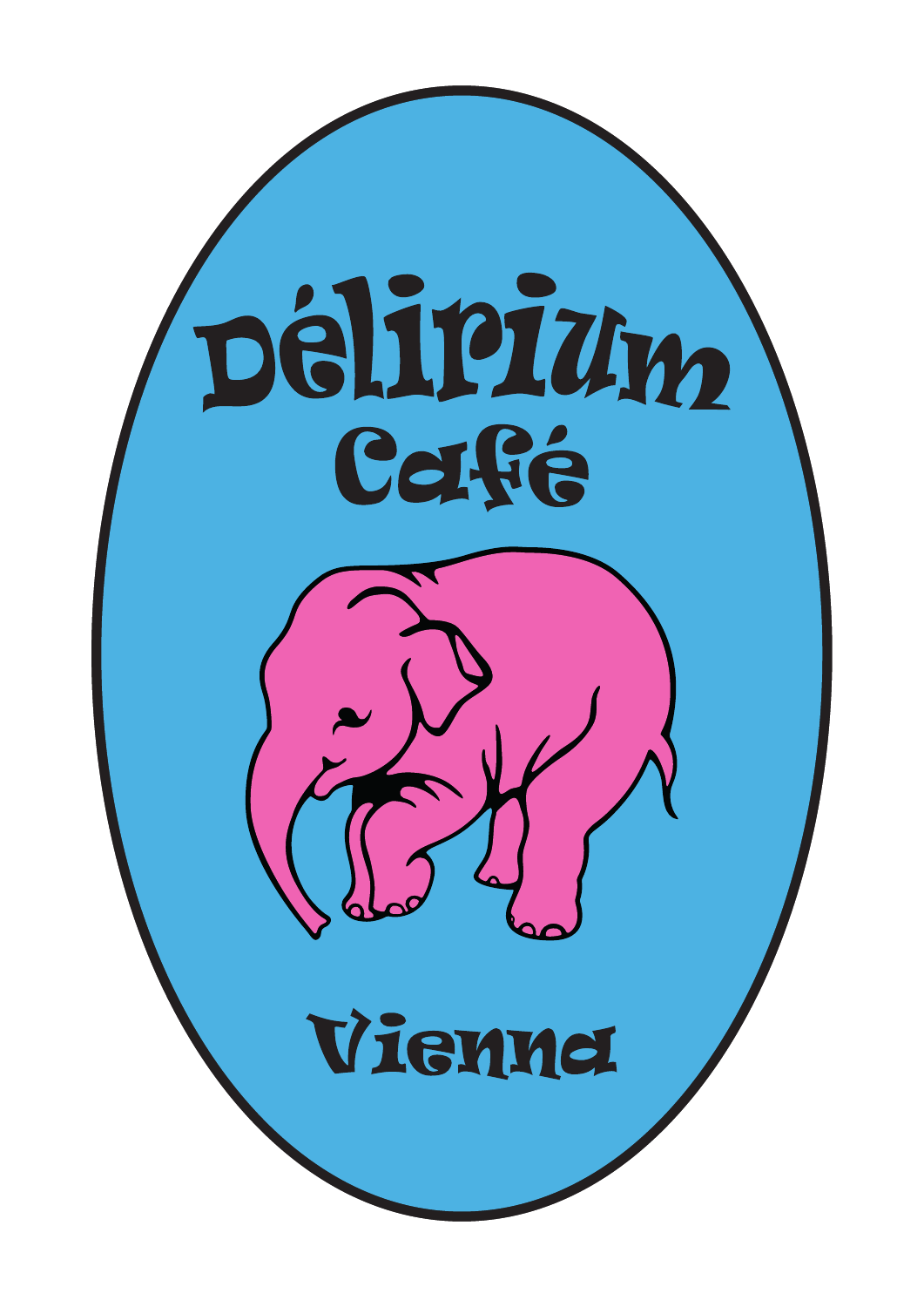### **DELIRIUM CAFE VIENNA**

Delirium Cafe Vienna is one of 16 Delirium Cafe franchises worldwide and the only one in Austria.

The original Delirium Cafe is in Brussels in Belgium and currently holds the Guinness World Record for The Largest Number Of Beers Available In Any Bar worldwide, namely 2004 beers.

Delirium Cafe is arguably the most famous beer pub in the world, with hundreds of thousands of people visiting every year.

The Delirium Cafe experience is now available in the heart of Vienna with a massive 75 top Belgian and international beers available on draft.

Enjoy great beer in great company!

Where´s Delirium Cafe ? Beside the Church. Where´s the Church ? Beside Delirium Cafe.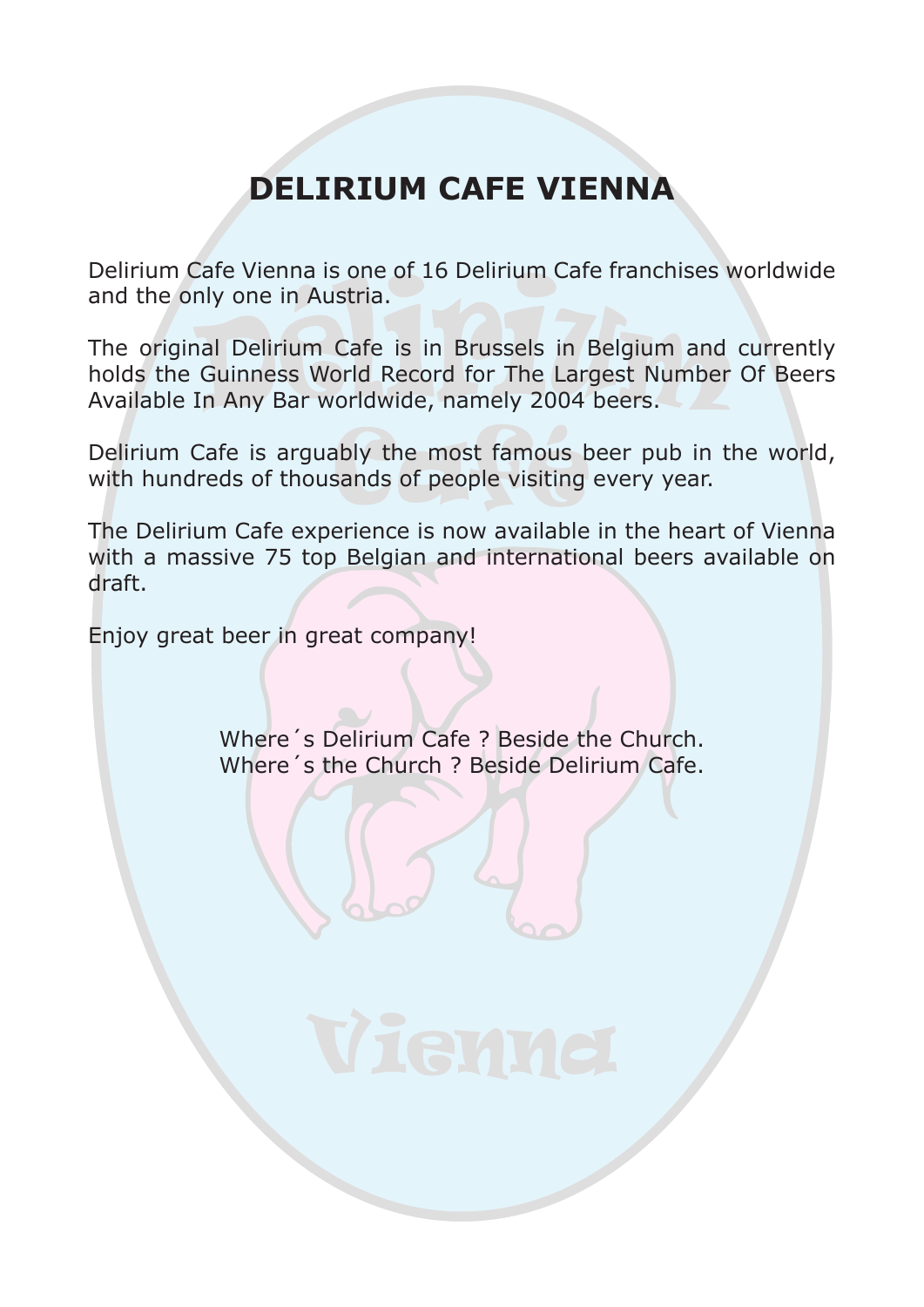

#### **BROUWERIJ HUYGHE (BEL) ABV: 5,0 % DELIRIUM CAMPUS BELGIAN PILS 0,15L €2,80 / 0,33L €3,80 / 0,5L €4,80**

A wonderfully well-balanced, beautiful golden Belgian Pils with a rich flavor and a compact fine head. Light malt sweetness combined perfectly with pleasant hoppy bitterness.

### **BROUWERIJ HUYGHE (BEL) ABV: 8.5% DELIRIUM TREMENS BELGIAN ALE 0,15L €2,80 / 0,33L €4,80 / 0,5L €6,80**

Pours a clear golden amber color with a huge rocky white head with lots of lacing. Intense aroma of spices, peaches, berries, banana and citrus malt. Taste is thick, dry, spicy and a tad sour with honey, hops, lemon and a sweet finish. Voted "Best Beer in the World" in 1998!

#### **BROUWERIJ HUYGHE (BEL) ABV: 8.0% DELIRIUM RED BELGIAN FRUIT BEER 0,15L €2,80 / 0,33L €4,80 / 0,5L €6,80**

Deep red color with a light pink head. Good lacing. Soft fruity aroma with hints of almond and sour cherries. Sweet and fruity taste with a good balance between sweet and sour. Sweet, fruity and delicious!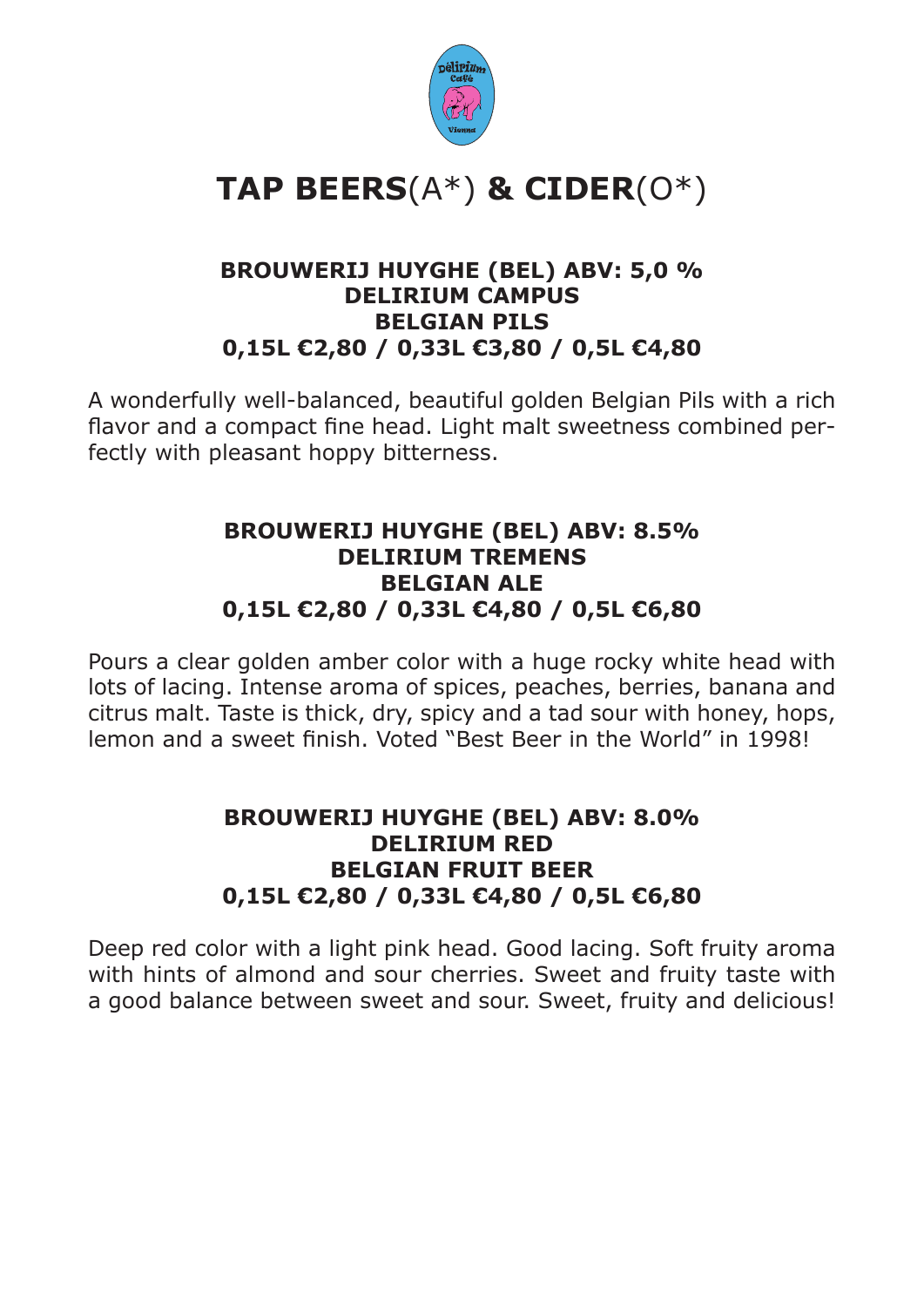

#### **BROUWERIJ HUYGHE (BEL) ABV: 7.0% DELIRIUM ARGENTUM BELGIAN IPA 0,15L €2,80 / 0,33L €4,80 / 0,5L €6,80**

To mark the 25th anniversary of the launch of Delirium Tremens, Huyghe brewery brewed this limited-edition beer. Not a typical IPA. Pours clear light amber with a huge long-lasting head. Wonderful retention and lacing. Nice spicy hoppy aroma with citrusy fruit. Medium-bodied and soft carbonation. Sweet malts, spicy yeast and floral hops on the tongue. Light citrus bitterness. A beautifully aromatic and flavourful ale!

#### **BROUWERIJ HUYGHE (BEL) ABV: 8.5% DELIRIUM NOCTURNUM BELGIAN ALE 0,15L €2,80 / 0,33L €4,80 / 0,5L €6,80**

A complex beer that evolves as you drink it. Dark brown in color with hints of coppery red with a thick long-lasting creamy head. Rich full aroma of sweet malts, caramel and a twist of liquorice. Initial soft alcohol mouthfeel transforming to a slightly bitter hoppiness, ending up with a nice balance between bitterness, sour and sweet. Also with hints of caramel, liquorice, chocolate and coffee. Full-bodied, smooth, creamy with high carbonation. A wonderful Belgian ale!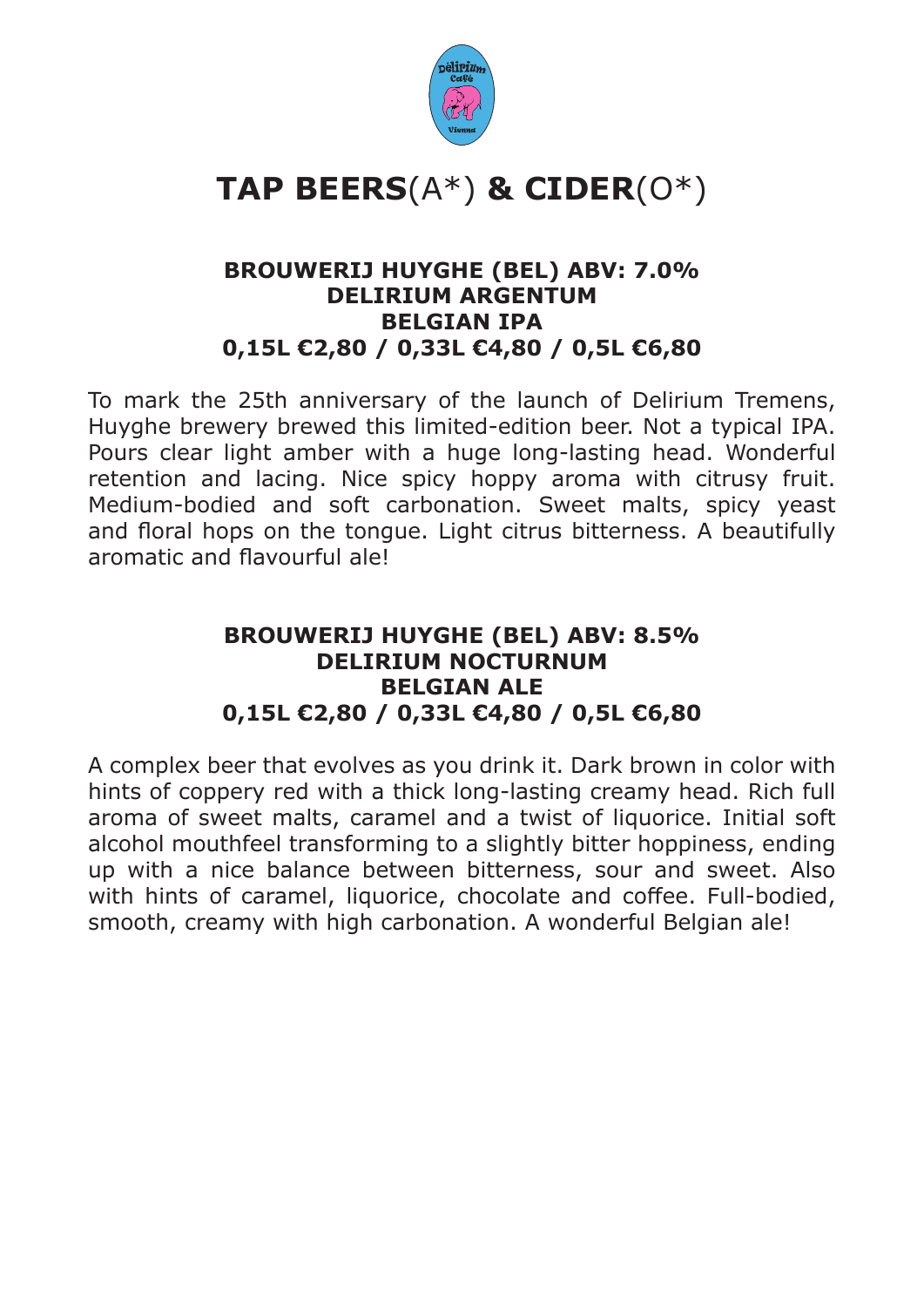

#### **BROUWERIJ HUYGHE (BEL) ABV: 8.5% LA GUILLOTINE BELGIAN ALE 0,15L €2,80 / 0,33L €4,80 / 0,5L €6,80**

This strong Belgian ale is golden blond in color, slighltly hazy with a thick lasting head and good lacing. Aromas of Belgian yeast, banana, apricot, cloves and orange zest come through. Taste is complex, spicy and earthy with hints of citrus. A subtle sweetness masks the strong alcohol content finishing quite dry. A light body with champagne-like carbonation. An excellent Belgian ale!

#### **BROUWERIJ HUYGHE (BEL) ABV: 3.6% MONGOZO COCONUT BELGIAN EXOTIC FRUIT BEER 0,15L €2,80 / 0,33L €4,80 / 0,5L €6,80**

A refreshing exotic beer with a refreshing taste of coconut. Mongozo white ale is the base ale upon which this wonderful brew is based. Pale cloudy yellow in color, essentially white. Aroma of funky coconut. Light-bodied with creamy texture and soft carbonation. Coconut all the way through.

#### **BROUWERIJ HUYGHE (BEL) ABV:3.6% MONGOZO MANGO BELGIAN MANGO FRUIT BEER 0,15L €2,80 / 0,33L €4,80 / 0,5L €6,80**

A wonderfully refreshing light fruit beer packed with the fruity flavor of sweet fresh mangos.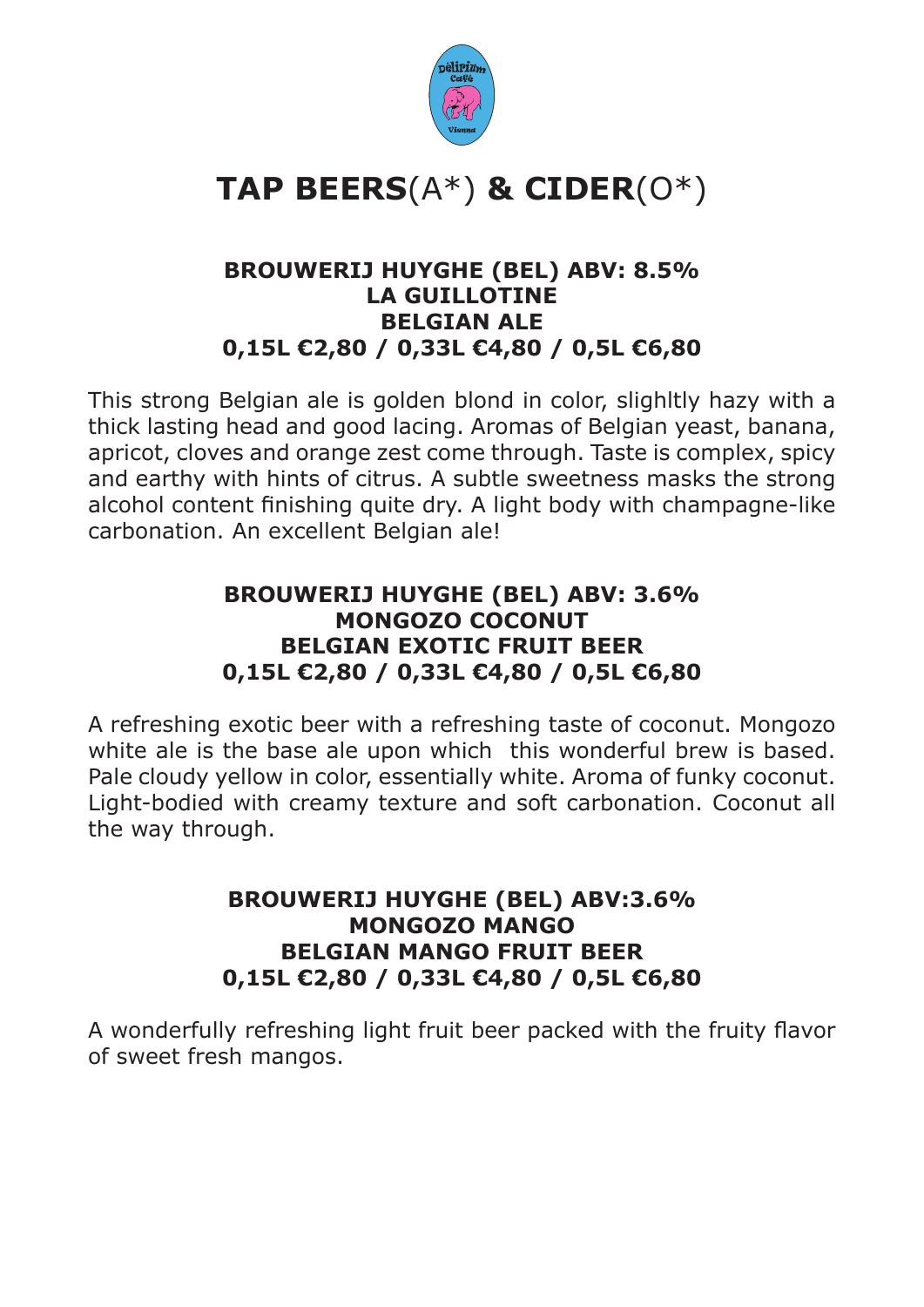

#### **BROUWERIJ HUYGHE (BEL) ABV: 7.5% AVERBODE BELGIAN ALE 0,15L €2,80 / 0,33L €4,80 / 0,5L €6,80**

Hazy dark straw in color with a huge amount of activity. Big loose frothy head. Aroma of white wine, floral spices and banana yeast. Flavours of green grapes, fruity citrus, yeast, roasted grains and spices. Full-flavoured and soft considering the high alcohol content. Well balanced sweetness and bitterness. Smooth slick full body with champagne- like carbonation. Averbode is a tribute to the centuriesold tradition of beer brewing in Belgium!

#### **BROUWERIJ HUYGHE (BEL) ABV: 5.7% ARTEVELDE BELGIAN ALE 0,15L €2,80 / 0,33L €4,80 / 0,5L €6,80**

Easy-drinking Belgian style. Pours clear deep golden with an offwhite head. Aroma with notes of malts, caramel, grain and hay. Taste is medium sweet and slightly bitter with a long grainy caramel finish. Medium body with soft carbonation.

#### **HOUBLON CHOUFFE (BEL) ABV: 9.0% BELGIAN ABBEY IMPERIAL IPA 0,15L €2,80 / 0,33L €4,80 / 0,5L €6,80**

Houblon Chouffe is a very unique marriage between the English tradition of IPAs, the new-age American imperial IPAs and the classic Belgian style of brewing beer. Although very much hopped as it is, Houblon Chouffe showcases the unique balance between a very strong IPA and a very special Belgian triple. Pours hazy golden in color with a large foamy bubbly head with thick lacing. Orange, citrusy and bready malt aroma. Flavors of citrus, earthy hops, some mild spices, pretty sweet with some bitternesss. Lively carbonation. A beautifully magnificient balanced beer!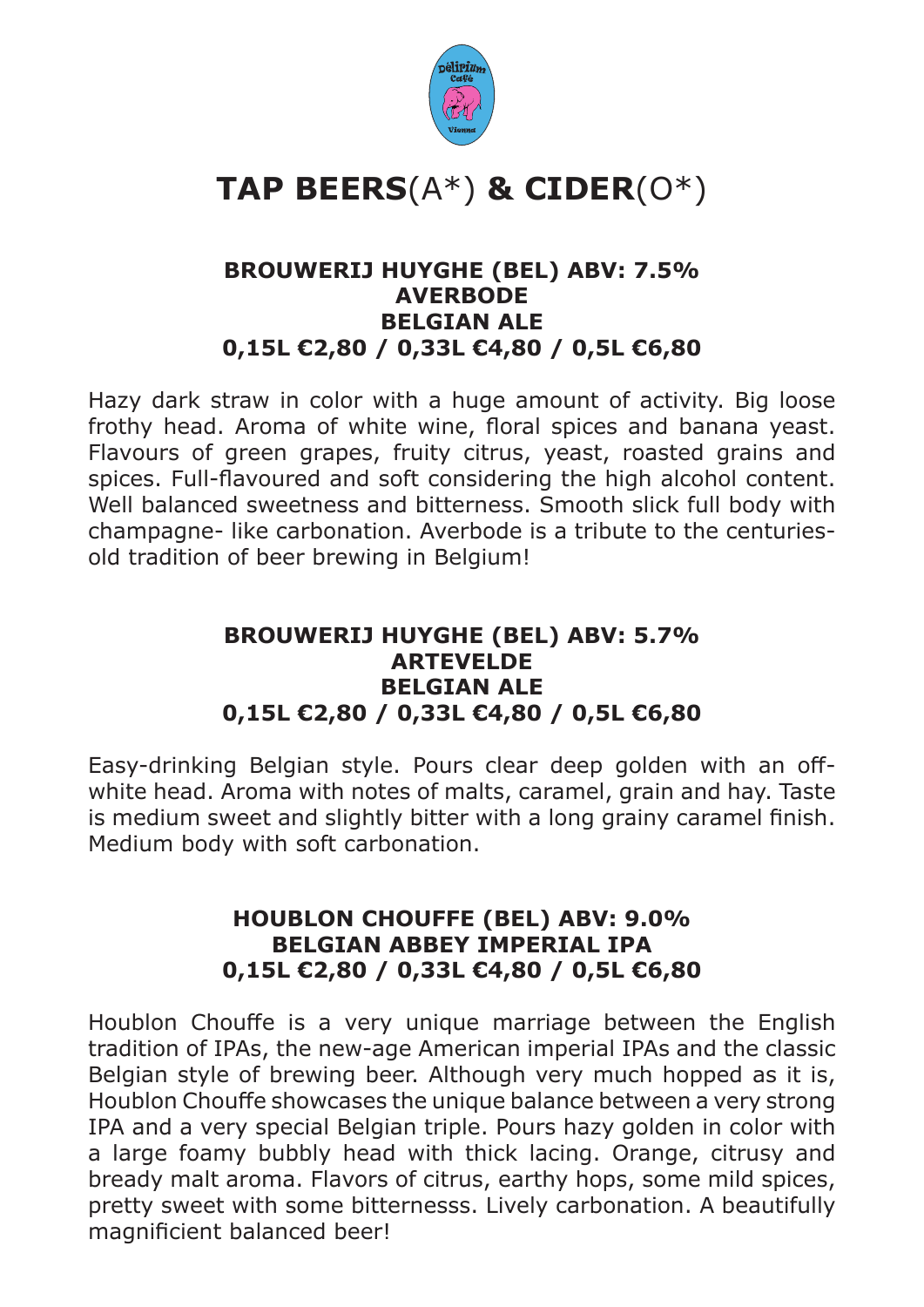

#### **ST BERNARDUS BROUWERIJ (BEL) ABV: 8.0% ST.BERNARDUS TRIPLE BELGIAN TRIPLE ABBEY ALE 0,15L €2,80 / 0,33L €4,80 / 0,5L €6,80**

This luxurious Belgian triple abbey pours a hazy golden colour with a medium-white head. Aromas of malt, grains, apricot, fruit, spices and yeast come through. Taste is a harmonious balance between sweet and sour with malty caramel toffee combining with hoppy spices and citrus fruit. Medium-bodied with an oily texture and lively carbonation. An exquisite Belgian abbey!

#### **BROUWERIJ PALM (BEL) ABV: 5.2% PALM BELGIAN AMBER ALE 0,15L €2,80 / 0,33L €3,80 / 0,5L €4,80**

Palm ale has long been one of Europes top-selling speciality beers. Made with English hops, French barley and Belgian yeast, Palm Ale represents the very best of European beer-making tradition. Pours clear amber with a huge foamy head. Aroma of malted barley, yeast and wheat. Flavours of malt, grains, mild hops and a little spice with some bitterness to finish.

#### **BROUWERIJ RODENBACH (BEL) ABV:6% GRAND CRU BELGIAN SOUR ALE 0,15L €2,80 / 0,33L €4,80 / 0,5L €6,80**

This is simply a world-class brew! Grand Cru is aged for up to two years in oak vats, resulting in a beer that is very tart, acidic and refreshing. An amazingly complex and vibrant beer. Simply wonderful!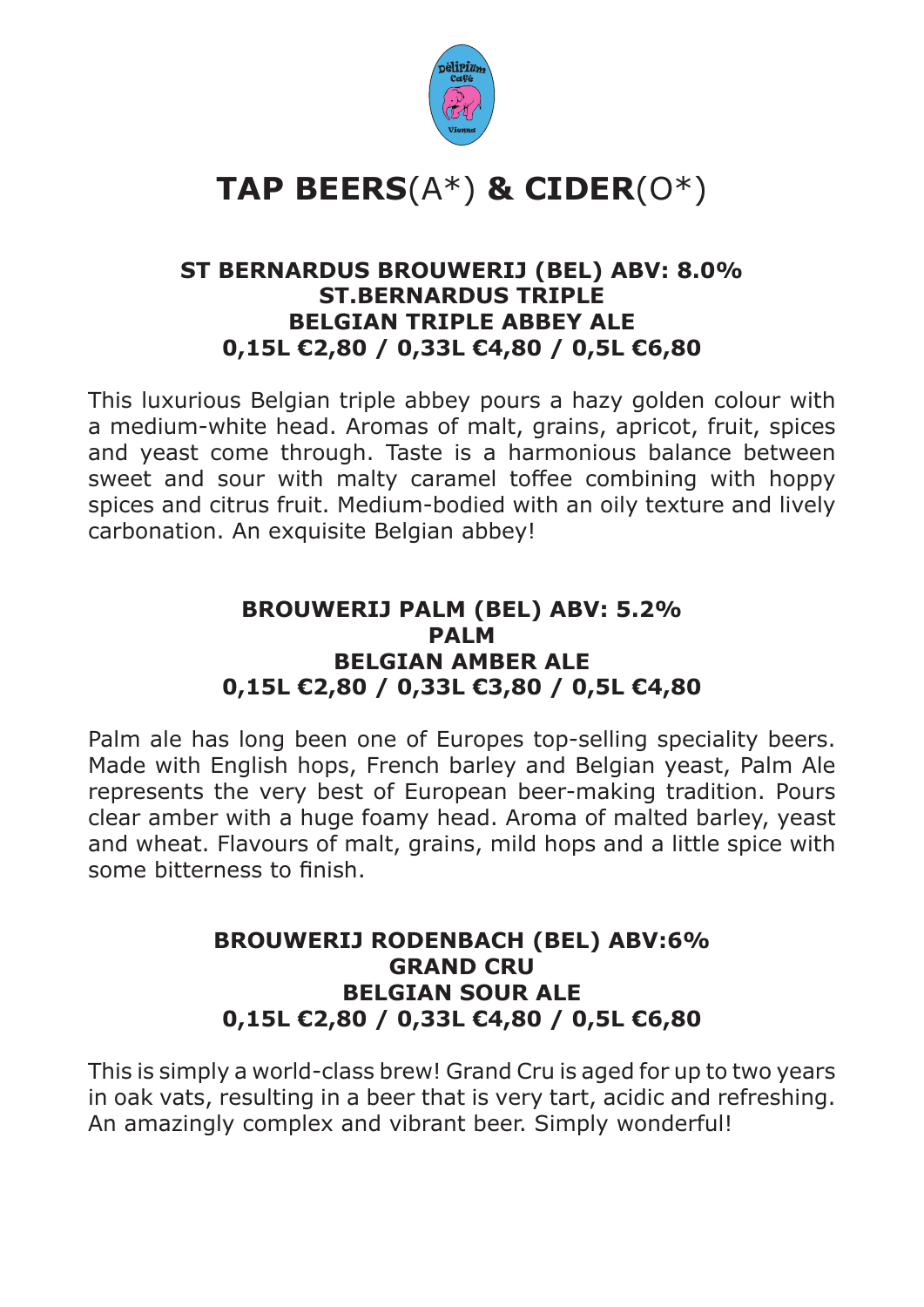

#### **BROUWERIJ DER TRAPPISTEN VAN WESTMALLE (BEL) ABV: 7.0% WESTMALLE DUBBEL BELGIAN TRAPPIST ALE 0,15L €2,80 / 0,33L €4,80 / 0,5L €6,80**

Pours a deep ruby red with a tan head. Massive aroma of toffee, plums, banana and some toasty malty notes. Taste of plums, toffee, cherries, maltiness and some dry woodiness. Simply amazing!

#### **BERKEL-ENSCHOT (HOL) ABV: 7,0% LA TRAPPE DUBBEL DARK TRAPPIST ALE 0,15L €2,80 / 0,33L €4,80 / 0,5L €6,80**

Pours a beautiful dark brown with a creamy beige head. Aroma is malty caramel, chocolate and sweet yeast. Flavor is sweet malt with underlying fruity notes, finishing with a mild bitterness from the spices and a smokey aftertaste.

#### **BRASSERIE LEFEBVRE (BEL) ABV: 4.5% BLANCHE DE BRUXELLES BELGIAN WITBIER 0,15L €2,80 / 0,33L €3,80 / 0,5L €4,80**

Belgian beer culture at its best. Slightly hazy, pale golden yellow in color with a thick frothy head. Sweet yeast flavor followed by coriander and fruit with nice acidity. One of the best Witbiers in the world!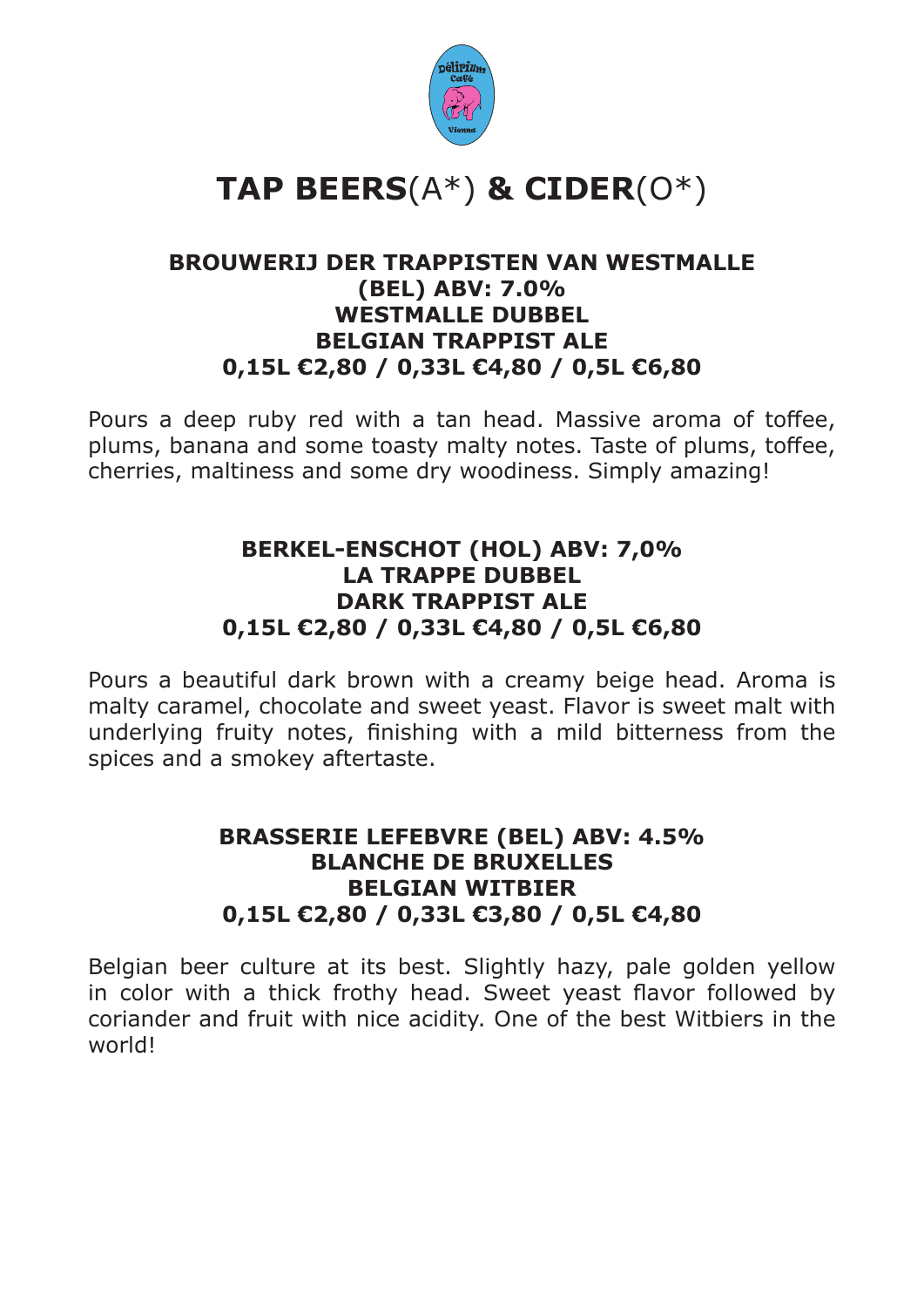

#### **BROUWERIJ F. BOON (BEL) ABV: 4% BOON KRIEK BELGIAN FRUIT LAMBIC BEER 0,15L €2,80 / 0,33L €4,80 / 0,5L €6,80**

Boon Kriek is a traditional Belgian lambic fruit beer. It is brewed according to the traditional lambic style of spontaneous fermentation with only fresh cherries being used. Watery blood red in color with a vanishing white head. Aroma of sweet cherry and liquorice along with a distinct sour tang. Flavors of cherry and brandy with a sweetish finish. Medium body and low-carbonation. A funky lambic drinking sensation!

#### **BROUWERIJ F. BOON (BEL) ABV: 5.0% BOON FRAMBOISE BELGIAN RASPBERRY LAMBIC BEER 0,15L €2,80 / 0,33L €4,80 / 0,5L €6,80**

Raspberry Lambic was traditionally only produced during the summer when raspberries were in season. Frank Boon was the first to produce this lambic on a year-round basis, with more than 300 grams of fresh raspberries used per liter giving it a wonderful funky fresh fruity taste. No artificial flavourings used. Wonderful refreshing drinking!

#### **BERKEL-ENSCHOT (HOL) ABV: 6,5% LA TRAPPE BLOND BLOND TRAPPIST ALE 0,15L €2,80 / 0,33L €4,80 / 0,5L €6,80**

Pours clear amber in color with a small white head. Sweet aroma of yeast and fruit. Smooth sweet taste with fruity notes. An easydrinking, light, refreshing quaffable beer.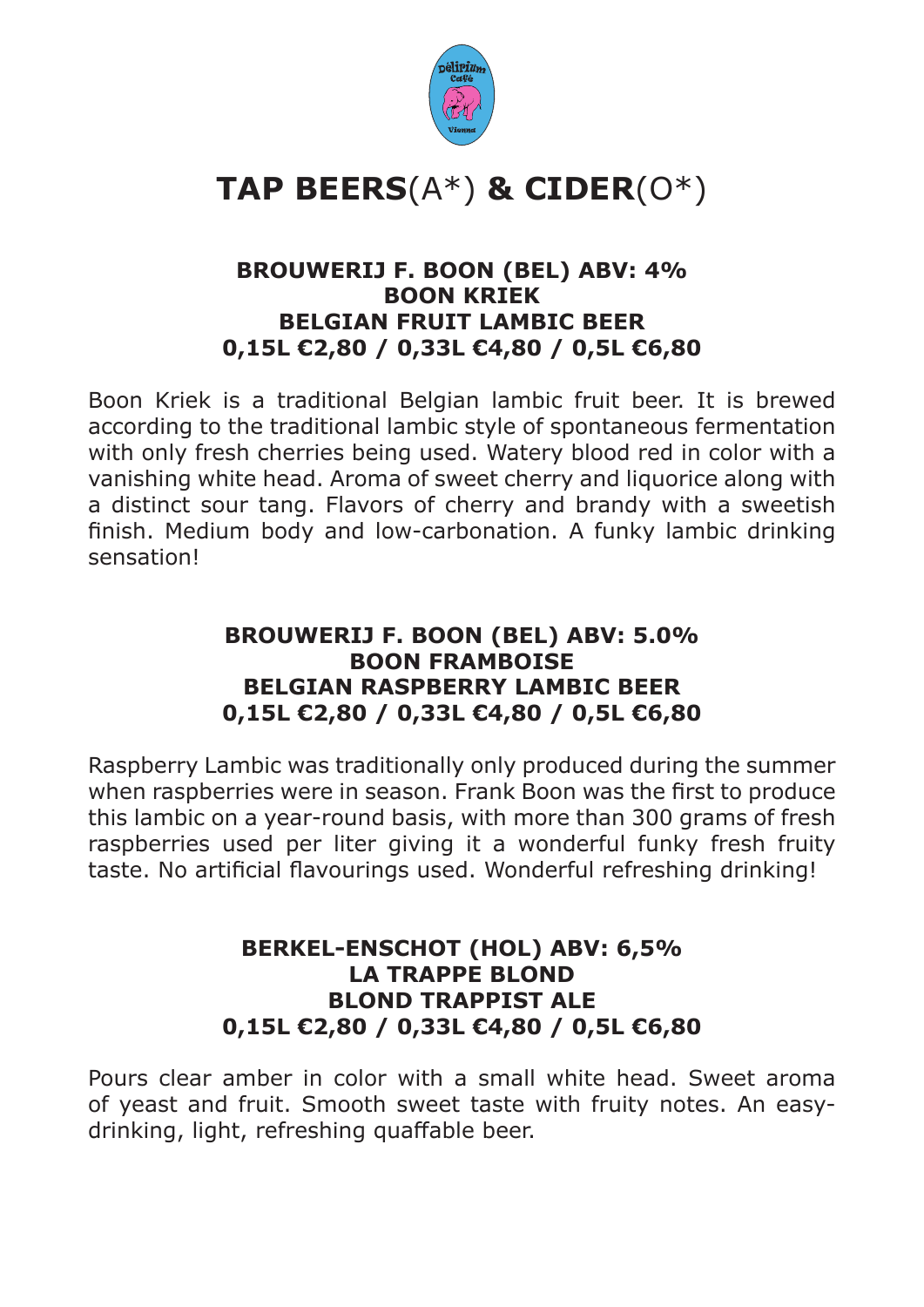

#### **BROUWERIJ DE LA SENNE (BEL) ABV: 5% STOUTERIK IRISH-STYLE BELGIAN STOUT 0,15L €2,80 / 0,33L €4,80 / 0,5L €6,80**

Another great beer from De La Senne. Pours dark brown to black with a thin tanned head. Aroma of roasted chocolate malts, liquorice and hops. Taste is more of the same with Belgian yeast, sweet berries, coffee and spices. As they say in Ireland, Slainte!

### **BROUWERIJ DE LA SENNE (BEL) ABV:6% ZINNEBIR BELGIAN BLOND ALE 0,15L €2,80 / 0,33L €4,80 / 0,5L €6,80**

For many this is the best Belgian ale of the lot! Beautifully balanced between the expected Belgian yeast character and fruity, citrusy hops. Pulls hazy golden with a good lasting head. The best of both worlds in a glass with wonderful IPA and Belgian characteristics.

#### **ANHEUSER-BUSCH INBEV (BEL) ABV: 5% STELLA ARTOIS PALE BELGIAN LAGER 0,15L €2,80 / 0,33L €3,80 / 0,5L €4,80**

Stella Artois is one of the best-selling beers in the world. Its wonderful characteristic flavor is assured through its superior brewing process and the use of top quality ingredients.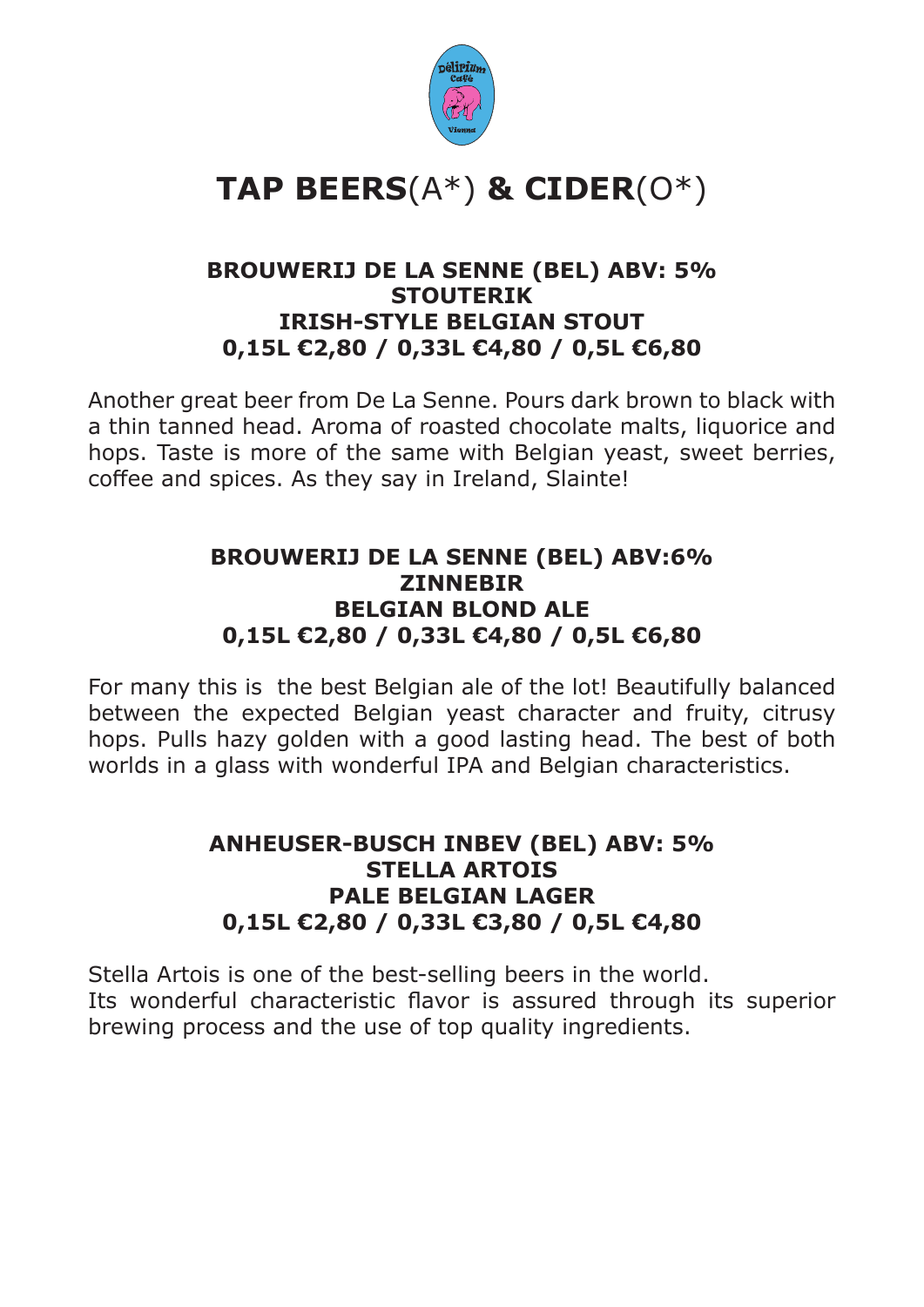

#### **ABBAYE de SCOURMONT (BEL) ABV: 8% CHIMAY TRIPLE BELGIAN TRIPLE ALE 0,15L €2,80 / 0,33L €4,80 / 0,5L €6,80**

A wonderful Belgian Triple Ale with a beautiful orange yellow color, slightly hazy with a typical Belgian aroma of yeast and hops. Soft caramel flavor with spicy notes breaking through and finishing slightly bitter. A Trappist Classic!

### **BRASSERIE d´ACHOUFFE (BEL) ABV: 8% LA CHOUFFE BLOND BELGIAN PALE ALE 0,15L €2,80 / 0,33L €4,80 / 0,5L €6,80**

An excellently balanced Belgian Blond Ale. Pours hazy yellow with typical Belgian sediment. Aroma is delicious herbal and floral with fruity citrus notes of orange peel, coriander and ginger. Taste is initially sweet, followed by typical hoppy Belgian bitterness, merging perfectly with spices. Wonderfully smooth!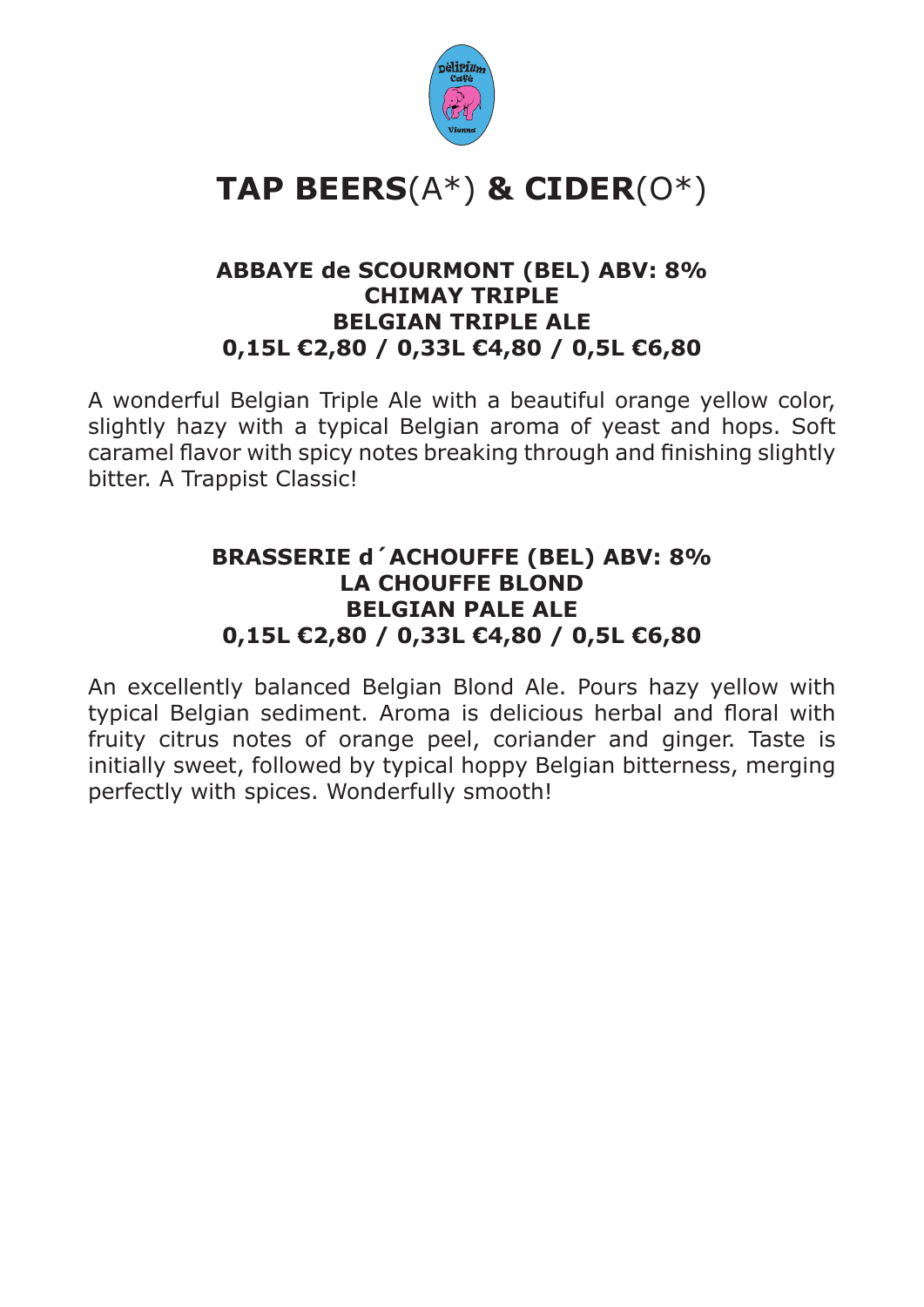

### **SHOTS**

| <b>Green Smurf</b>      | $2$ cl | € 1,00 |
|-------------------------|--------|--------|
| <b>Tropical Bitch</b>   | $2$ cl | € 1,00 |
| <b>Dunkin Donuts</b>    | $2$ cl | € 1,00 |
| <b>Sweet Popcorn</b>    | $2$ cl | € 1,00 |
| <b>Purple Frog</b>      | $2$ cl | € 1,00 |
| Orgasm                  | $2$ cl | € 1,00 |
| Red Headed Hooker       | $2$ cl | € 1,00 |
| <b>Whacky Tobaccy</b>   | $2$ cl | € 1,00 |
| <b>Berliner Luft</b>    | $2$ cl | € 1,00 |
| Raspberry Slammer       | $2$ cl | € 1,00 |
| Piccolada               | $2$ cl | € 1,00 |
| <b>Smirnoff Slammer</b> | $2$ cl | € 2,00 |
| Jägermeister            | $2$ cl | € 2,00 |
|                         |        |        |

# **BOTTLE (0,7 L) & 2 MIXERS (1L)**

| Smirnoff                       | € 38,00          |
|--------------------------------|------------------|
| Bulleit / Gordon's / Pampero / |                  |
| Captain Morgan's               | $\epsilon$ 48,00 |

### **MIXERS**

| Lizzaran Energy                            | 1,50 L € 3,80 |                 |
|--------------------------------------------|---------------|-----------------|
| Pepsi                                      | 1,50 L € 3,80 |                 |
| Orange Juice / Strawberry / Mango          | 1,00 L        | $\epsilon$ 3,80 |
| Maracuja / Granatapfel / Cranberry / Apple |               |                 |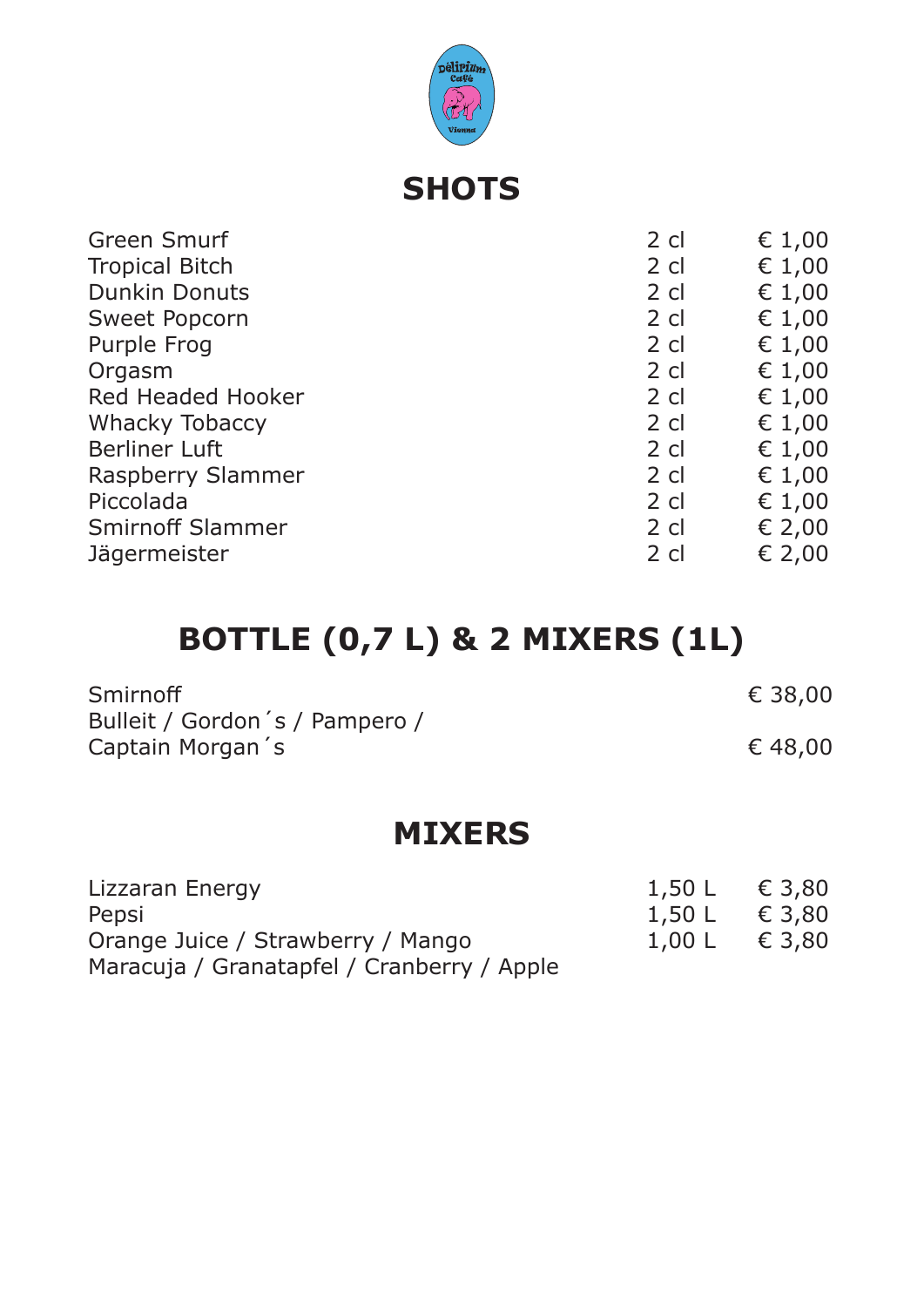

## **LONG DRINKS**

| Silver Bullet - Bulleit Bourbon & Coke       | 4 cl | € 3,80 |
|----------------------------------------------|------|--------|
| Horny Buffalo - Bulleit Bourbon & Ginger Ale | 4 cl | € 3,80 |
| Pink Panther - Vodka & Pink Grapefuit        | 4 cl | € 3,80 |
| Gesunde Sau - Vodka & Granatapfel            | 4 cl | € 3,80 |
| Ossi Bomber - Vodka Bull                     | 4 cl | € 3,80 |
| Bermuda Breakfast - Vodka & Mango Juice      | 4 cl | € 3,80 |
| Slow Fuck - Vodka & Strawberry Juice         | 4 cl | € 3,80 |
| Slumdogs - Vodka & Maracuja                  | 4 cl | € 3,80 |
| Dr. Evil - Vodka & Apple Juice               | 4 cl | € 3,80 |
| Vodka Bitter Lemon / Vodka Tonic             | 4 cl | € 3,80 |
| Screwdriver - Vodka & Orange Juice           | 4 cl | € 3,80 |
| Gordons Gin & Tonic                          | 4 cl | € 3,80 |
| Venezuelan Coup - Pampero Rum & Coke         | 4 cl | € 3,80 |
| Hawaiian Hangover - Vodka & Pineapple        | 4 cl | € 3,80 |
| Viennese Cosmopolitan - Vodka Cranberry      | 4 cl | € 3,80 |
| Swedish Sexbomb - Vodka & Apricot Juice      | 4 cl | € 3,80 |
| <b>Bulleit Bourbon On-the-Rocks</b>          | 4 cl | € 3,80 |
| Mad Jack - Captain Morgan Rum & Coke         | 4 cl | € 3,80 |

### **BOURBON**

| <b>Bulleit Bourbon</b>  | 4 cl | € 3,80          |
|-------------------------|------|-----------------|
| <b>SEKT</b>             |      |                 |
| Luc Belaire - Rare Luxe |      | $0,75L$ € 48,00 |